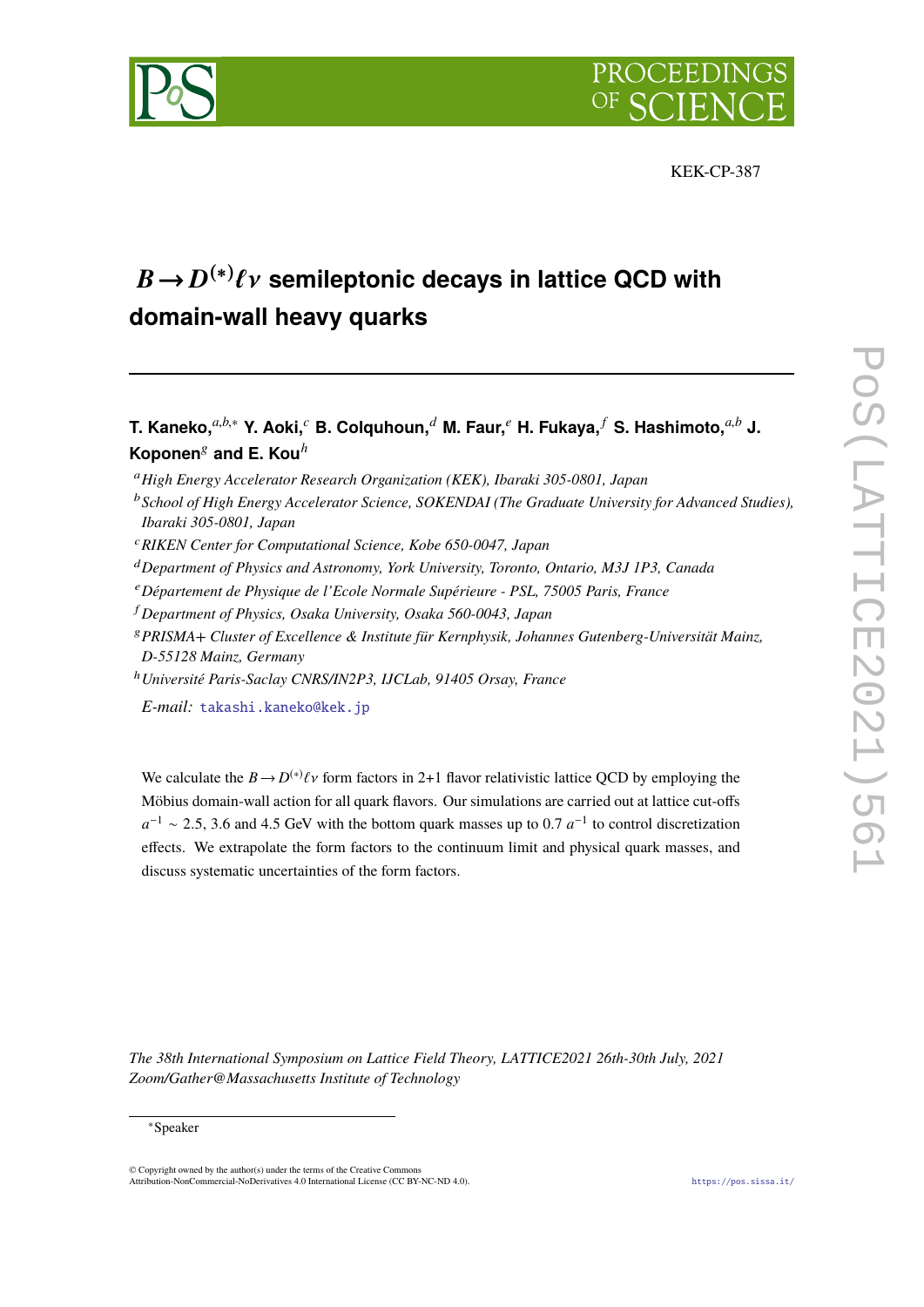# **1. Introduction**

The  $B \to D^{(*)}\ell\nu$  semileptonic decays provide a determination of the Cabibbo-Kobayashi-Maskawa (CKM) matrix element  $|V_{cb}|$ , and are promising probes of new physics, such as the charged Higgs bosons predicted by supersymmetry. However, the current estimate of  $|V_{cb}|$  shows a tension with its alternative determination from the inclusive decay [\[1\]](#page-7-0). It is unlikely that the tension is a sign of new physics [\[2\]](#page-7-1) and, hence, we need deeper understanding and better control of theoretical and experimental uncertainties. In this article, we report on our calculation of the  $B \rightarrow D^{(*)}\ell\nu$  form factors, which are the source of the largest theoretical uncertainty of  $|V_{cb}|$ .

# **2. Simulation method**

We simulate  $N_f = 2 + 1$  lattice QCD at cutoffs of  $a^{-1} \approx 2.5 - 4.5$  GeV. The pion mass is as low as <br>220 MeV, and the strange sucely mass is along to its physical value. The Mähing demain well  $M_\pi \sim 230$  MeV, and the strange quark mass is close to its physical value. The Möbius domain-wall action [\[3,](#page-7-2) [4\]](#page-7-3) is employed for all relevant quark flavors to preserve chiral symmetry to good accuracy, which simplifies the renormalization of the relevant matrix elements. The charm quark mass  $m_c$ is set to its physical value fixed from the spin averaged mass  $(M_{n_c} + 3M_{J/\Psi})/4$ . Depending on the lattice spacing *a*, we take three to six values of the bottom quark mass  $m_b = 1.25^n m_c (n = 0, 1, ...)$ below 0.7  $a^{-1}$  in order to control  $O((am_b)^2)$  discretization effects. The spatial lattice size *L* is<br>chosen to setiate the spatition *M, I*  $>$  4 to suppress finite volume effects (EVEs). At sure smallest chosen to satisfy the condition  $M_{\pi} L \gtrsim 4$  to suppress finite volume effects (FVEs). At our smallest  $M_\pi \simeq 230$  MeV, we simulate a smaller lattice size  $M_\pi L \sim 3$  to directly study the FVEs. The statistics are 5,000 Molecular Dynamics time at each simulation point. These simulation parameters are listed in Table [1.](#page-1-0) The same gauge ensembles are used in our study of the  $B \to \pi \ell \nu$  [\[5\]](#page-7-4) and inclusive decays [\[6\]](#page-7-5) and in a joint project with the RBC/UKQCD Collaboration on the *B* meson mixing [\[7\]](#page-7-6).

The  $B \rightarrow D^{(*)}$  matrix elements are parametrized by six form factors in total,

<span id="page-1-1"></span>
$$
\sqrt{M_B M_D}^{-1} \langle D(p') | V_\mu | B(p) \rangle = (v + v')_\mu h_+(w) + (v - v')_\mu h_-(w), \tag{1}
$$

$$
\sqrt{M_B M_{D^*}}^{-1} \langle D^*(\epsilon, p') | V_\mu | B(p) \rangle = \varepsilon_{\mu\nu\rho\sigma} \epsilon^{*\nu} \nu'^{\rho} \nu^{\sigma} h_V(w), \tag{2}
$$

$$
\sqrt{M_B M_{D^*}}^{-1} \langle D^*(\epsilon, p') | A_\mu | B(p) \rangle = -i(w+1) \epsilon_\mu^* h_{A_1}(w) + i(\epsilon^* v) v_\mu h_{A_2}(w) + i(\epsilon^* v) v_\mu' h_{A_3}(w), \quad (3)
$$

| lattice parameters                                                  | $m_{ud}$ | $m_{\rm s}$ | $M_{\pi}$ [MeV] | $M_K$ [MeV] |
|---------------------------------------------------------------------|----------|-------------|-----------------|-------------|
| $\beta$ =4.17, $a^{-1}$ =2.453(4), 32 <sup>3</sup> ×64×12           | 0.0190   | 0.0400      | 499(1)          | 618(1)      |
|                                                                     | 0.0120   | 0.0400      | 399(1)          | 577(1)      |
|                                                                     | 0.0070   | 0.0400      | 309(1)          | 547(1)      |
|                                                                     | 0.0035   | 0.0400      | 230(1)          | 527(1)      |
| $\beta = 4.17, 48^3 \times 96 \times 12$                            | 0.0035   | 0.0400      | 226(1)          | 525(1)      |
| $\beta$ =4.35, $a^{-1}$ =3.610(9), 48 <sup>3</sup> ×96×8            | 0.0120   | 0.0250      | 501(2)          | 620(2)      |
|                                                                     | 0.0080   | 0.0250      | 408(2)          | 582(2)      |
|                                                                     | 0.0042   | 0.0250      | 300(1)          | 547(2)      |
| $\beta = 4.47$ , $a^{-1} = 4.496(9)$ , $64^{3} \times 128 \times 8$ | 0.0030   | 0.0150      | 284(1)          | 486(1)      |
|                                                                     |          |             |                 |             |

<span id="page-1-0"></span>**Table 1:** Simulation parameters. Light and strange quark masses,  $m_{ud}$  and  $m_s$ , represent their bare values in lattice units.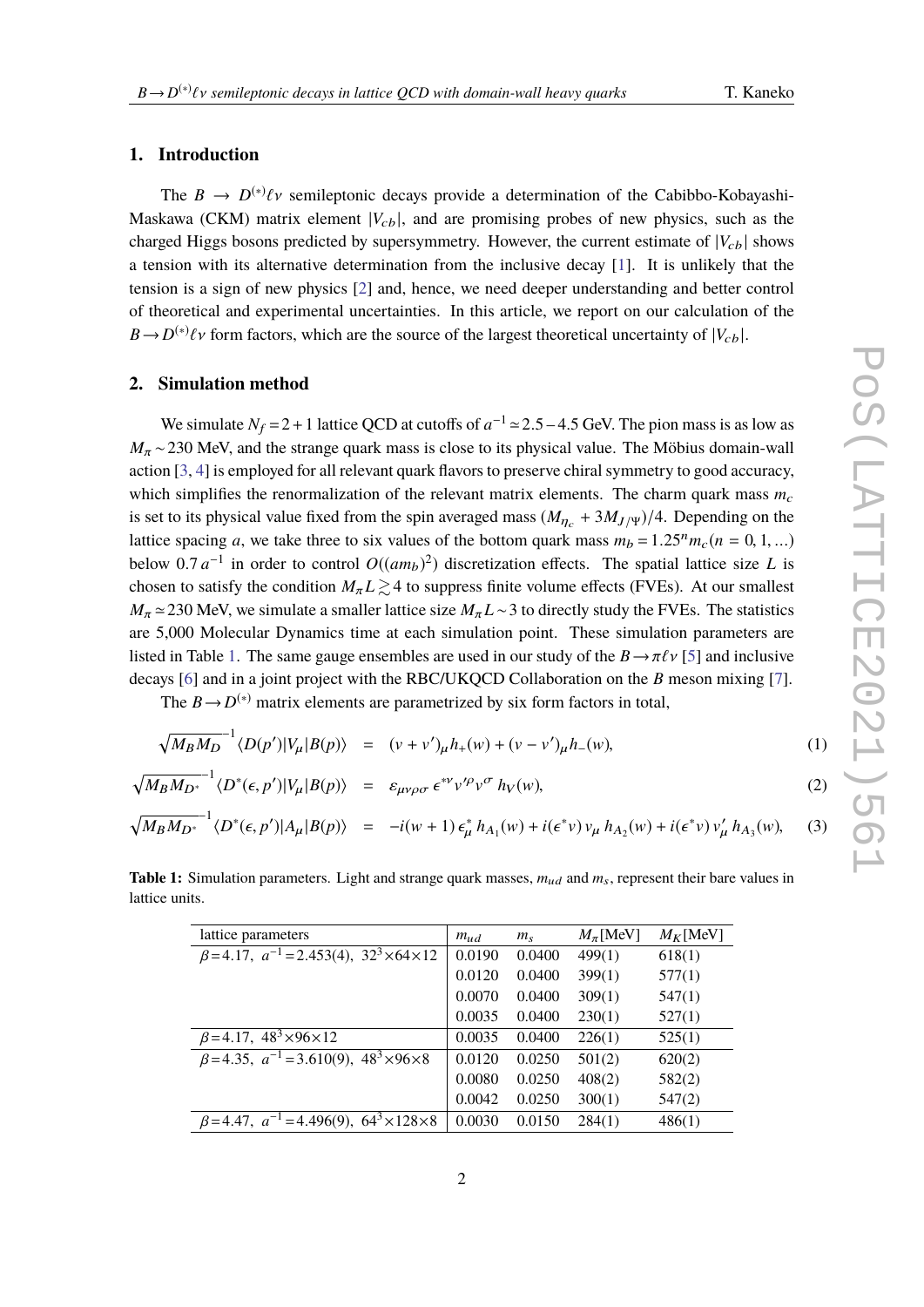where  $w = vv'$  is the recoil parameter defined by four velocities  $v = p/M_B$  and  $v' = p'/M_{D^{(*)}}$ , and  $\epsilon$ is the polarization vector of *D*<sup>\*</sup>, which satisfies  $p' \epsilon = 0$ .<br>The *P*  $\rightarrow$  *D*<sup>(\*)</sup> metrix elements can be extracted from

The  $B \rightarrow D^{(*)}$  matrix elements can be extracted from three- and two-point functions, provided that they are dominated by their ground state contribution as

<span id="page-2-0"></span>
$$
C_{O_{\Gamma}}^{BD^{(*)}}(\Delta t, \Delta t'; \mathbf{p}, \mathbf{p'})
$$
\n
$$
= \sum_{\substack{\mathbf{x}_{\text{src}}, \mathbf{x}, \mathbf{x}' \\ \Delta t, \Delta t' \to \infty}} \langle O_{D^{(*)}}(\mathbf{x}', \Delta t + \Delta t')O_{\Gamma}(\mathbf{x}, \Delta t)O_{B}(\mathbf{x}_{\text{src}}, 0)^{\dagger} \rangle e^{-i\mathbf{p}(\mathbf{x} - \mathbf{x}_{\text{src}}) - i\mathbf{p}'(\mathbf{x}' - \mathbf{x})}
$$
\n
$$
\xrightarrow[\Delta t, \Delta t' \to \infty]{} \frac{Z_{D^{(*)}}^{*}(\mathbf{p}') Z_{B}(\mathbf{p})}{4E_{D^{(*)}}(\mathbf{p}')E_{B}(\mathbf{p})} \langle D^{(*)}(p')|O_{\Gamma}|B(p)\rangle e^{-E_{D^{(*)}}(\mathbf{p}')\Delta t' - E_{B}(\mathbf{p})\Delta t}.
$$
\n(4)

Here  $O_{\Gamma} = V_{\mu}$  or  $A_{\mu}$ , and the argument  $\epsilon$  is suppressed for  $Z_{D^*}$  and  $|D^*(p')\rangle$  for simplicity. We can be considered to the internal stine fields  $O_{\Gamma}$  of the mesons  $P_{\Gamma} = P_{\Gamma} D_{\Gamma} D^*$  to enhance apply Gaussian smearing to the interpolating fields  $O_P$  of the mesons  $P = B, D, D^*$  to enhance<br>their eventon with the ground state  $Z_n(n) = (P(n)Q^{\dagger})$ . The *P* meson is at rest  $(n-0)$  throughout their overlap with the ground state  $Z_P(\mathbf{p}) = \langle P(p)|O_P^{\dagger}\rangle$ . The *B* meson is at rest ( $\mathbf{p} = \mathbf{0}$ ) throughout our measurements, whereas we vary the three momentum of  $D^{(*)}$  as  $|\mathbf{p}'|^2 = 0, 1, 2, 3, 4$  in units of  $(2\pi/L)^2$  in order to study the *w* dependence of the form feature. |  $(2\pi/L)^2$  in order to study the w dependence of the form factors.

We construct ratios of the correlation functions as

<span id="page-2-1"></span>
$$
R_{(k)}^{BD^{(*)}}(\Delta t, \Delta t') = \frac{C_{V_4(A_k)}^{BD^{(*)}}(\Delta t, \Delta t'; \mathbf{0}, \mathbf{0}) C_{V_4(A_k)}^{D^{(*)}B}(\Delta t, \Delta t'; \mathbf{0}, \mathbf{0})}{C_{V_4}^{BB}(\Delta t, \Delta t'; \mathbf{0}, \mathbf{0}) C_{V_4}^{D^{(*)}D^{(*)}}(\Delta t, \Delta t'; \mathbf{0}, \mathbf{0})} \xrightarrow{\Delta t, \Delta t' \to \infty} |h_{+(A_1)}(1)|^2, (5)
$$
\n
$$
\frac{BD^*}{\Delta t, \Delta t'}(\Delta t, \Delta t'; \mathbf{0}, \mathbf{p}'_{\perp}) = \frac{C_{V_k}^{BD^*}(\Delta t, \Delta t'; \mathbf{0}, \mathbf{p}'_{\perp})}{C_{V_k}^{BD^*}(\Delta t, \Delta t'; \mathbf{0}, \mathbf{p}'_{\perp})} \xrightarrow{\epsilon_{kij} \epsilon_i^* v'_{\perp j}} \frac{h_V(w)}{h_V(w)}
$$

$$
R_{V,k}^{BD^*}(\Delta t, \Delta t'; \mathbf{0}, \mathbf{p}'_{\perp}) = \frac{\partial_{V_k}(\Delta t, \Delta t'; \mathbf{0}, \mathbf{p}'_{\perp})}{C_{A_k}^{BD^*}(\Delta t, \Delta t'; \mathbf{0}, \mathbf{p}'_{\perp})} \xrightarrow{\Delta t, \Delta t' \to \infty} \frac{\partial_{\kappa t} J \partial_t \nu_{\perp} (W)}{1 + w h_A(w)}
$$
(6)

where  $\mathbf{p}'_{\perp}$  denotes the *D*<sup>\*</sup> momentum satisfying  $v \epsilon = 0$ . Unnecessary factors, such as the overlap  $Z_P(\mathbf{p})$  and exponential damping factors in Eq. [\(4\)](#page-2-0), cancel in the ratios [\[8\]](#page-7-7). We also expect a partial cancellation of statistical fluctuations. These ratios are used to precisely extract the form factors at zero recoil,  $h_+(1)$  and  $h_{A_1}(1)$  and a ratio  $R_1(w) = h_V(w)/h_{A_1}(w)$ , which are key hadronic inputs in the conventional determination of  $|V_{cb}|$ . We refer the reader to Refs. [\[9,](#page-7-8) [10\]](#page-7-9) for ratios to extract other form factors.

In order to control the excited state contamination, we calculate the correlator ratios with four different values of the source-sink separation  $\Delta t + \Delta t'$ , and then extract form factors by using multi-exponential fits. The fitting form, for instance, to determine  $h_{A_1}(1)$  is

<span id="page-2-2"></span>
$$
R_1^{BD^*}(\Delta t, \Delta t') = |h_{A_1}(1)|^2 \left(1 + ae^{-\Delta M_B \Delta t} + be^{-\Delta M_{D^*} \Delta t} + ce^{-\Delta M_B \Delta t'} + de^{-\Delta M_{D^*} \Delta t'}\right), \quad (7)
$$

where  $\Delta M_{B(D^*)}$  represents the energy difference between the  $B(D^*)$  meson ground state and the first excited state with the same quantum numbers, and is estimated from two-point functions of *B* ( $D^*$ ). As plotted in Fig. [1,](#page-3-0) the multiple values of  $\Delta t + \Delta t'$  enable us to safely identify the ground state contribution, whereas data at small  $\Delta t + \Delta t'$  are helpful in achieving good statistical accuracy.

A salient feature of our simulations with relativistic heavy quarks and chiral symmetry is that the form factors in the Standard Model, namely those in Eqs.  $(1)$  – [\(3\)](#page-1-1), can be calculated without finite renormalization of the lattice operators  $V_\mu$  and  $A_\mu$ . Our correlator ratios are constructed so that renormalization factors cancel as seen in Eqs. [\(5\)](#page-2-1) and [\(6\)](#page-2-1). This is an important advantage, because it is not straightforward to reliably estimate and reduce higher order corrections in the perturbative renormalization and matching.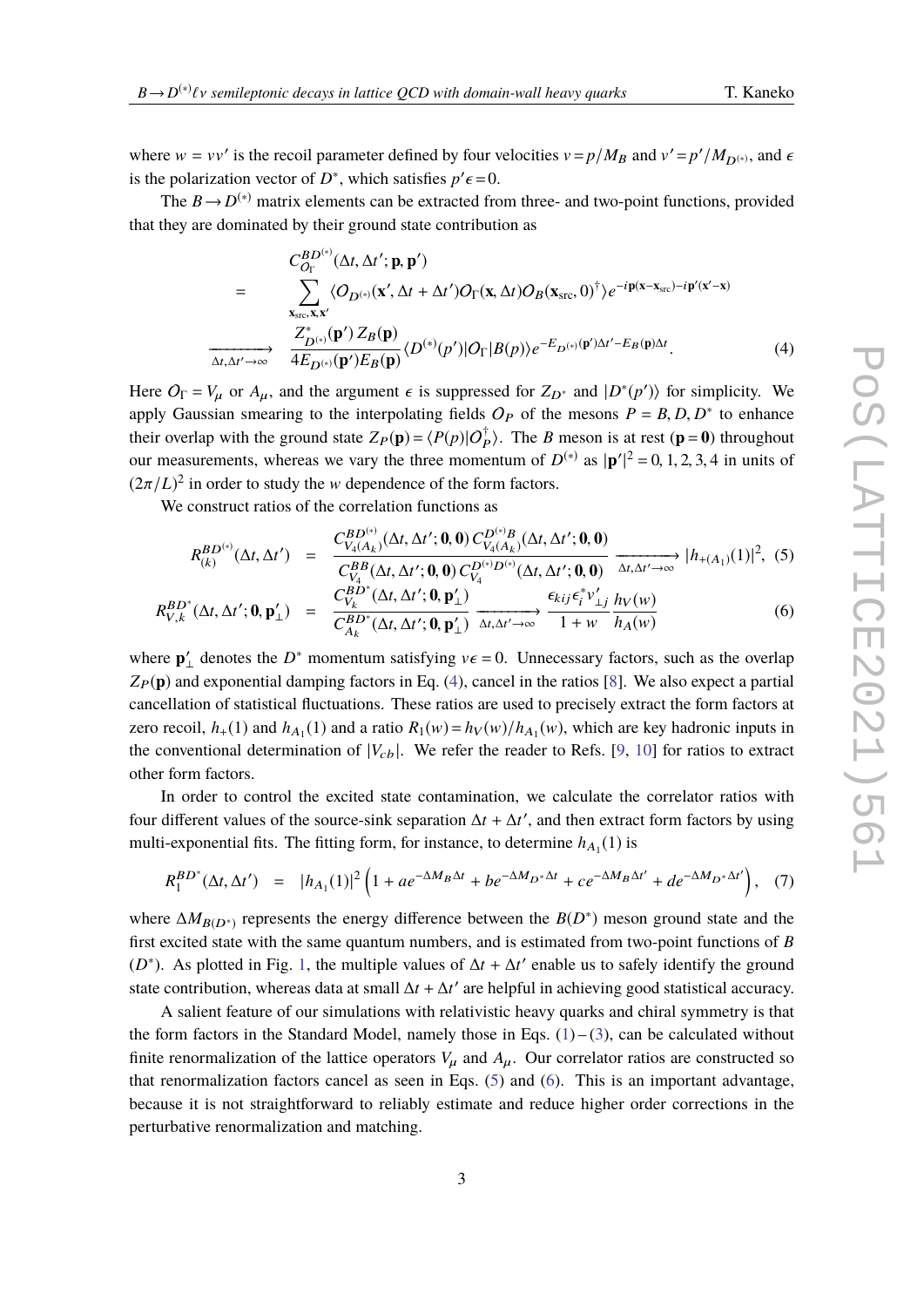<span id="page-3-0"></span>

**Figure 1:** Double ratio  $R_1^{BD}^*(\Delta t, \Delta t')$  as a function of the temporal location  $\Delta t$  of *A*<sub>1</sub>. We plot data at  $\beta = 4.35$  m  $\ldots \approx 0.0042$  and m  $\ldots \approx 1.255$  m. Diamonds similes sources and triangles show data with  $\beta = 4.35$ ,  $m_{ud} = 0.0042$  and  $m_b = 1.25<sup>5</sup> m_c$ . Diamonds, circles, squares and triangles show data with the source – sink separation  $\Delta t + \Delta t' = 16$ , 24, 32 and 40, respectively. We also plot the multi-exponential fit [\(7\)](#page-2-2) by the dashed lines, and the ground state contribution  $|h_{A_1}(1)|^2$  by the black shaded band.

#### **3. Continuum and chiral extrapolation**

We extrapolate the form factors to the continuum limit and physical quark masses by employing a fitting form with a chiral logarithm predicted by next-to-leading order heavy meson chiral perturbation theory  $[11, 12]$  $[11, 12]$  $[11, 12]$  and polynomial corrections. The fitting form for  $h_{A_1}$ , for instance, is

<span id="page-3-1"></span>
$$
\frac{h_{A_1}}{\eta_A} = c + c_w(w - 1) + d_w(w - 1)^2 + c_b(w - 1)\epsilon_b + d_b \epsilon_b^2
$$
  
+ 
$$
\frac{g_{D^*D\pi}^2}{32\pi^2 f_{\pi}^2} \bar{F}(\xi_{\pi}, \Delta_c) + c_{\pi}\xi_{\pi} + c_{\eta_s}\xi_{\eta_s} + c_a\xi_a + c_{am_b}\xi_{am_b},
$$
 (8)

where  $\eta_A$  represents the one-loop radiative correction evaluated by using our estimate of the strong coupling from charmonium correlators [\[13\]](#page-7-12). The polynomial corrections are written in terms of small expansion parameters

<span id="page-3-2"></span>
$$
w - 1, \ \epsilon_b = \frac{\bar{\Lambda}}{2m_b}, \ \xi_{\pi} = \frac{M_{\pi}^2}{(4\pi f_{\pi})^2}, \ \xi_{\eta_s} = \frac{M_{\eta_s}^2}{(4\pi f_{\pi})^2}, \ \xi_a = (\Lambda a)^2, \ \xi_{am_b} = (am_b)^2,
$$
 (9)

where we set  $\bar{\Lambda}$ ,  $\Lambda$  = 0.5 GeV. For  $h_{A_1}$  and  $h_+$ , the  $O(\epsilon_b)$  term has an additional factor of w − 1 to he consistent with Lyke's theorem [14], and we include an  $O(\epsilon^2)$  correction as in Eq. (8) be consistent with Luke's theorem [\[14\]](#page-7-13), and we include an  $O(\epsilon_b^2)$  correction as in Eq. [\(8\)](#page-3-1).

For the chiral expansion, we employ the so-called  $\xi$ -expansion in  $\xi_{\pi}$  and  $\xi_{\eta_s}$ , with which we<br>we hatter convergence for the light meson observables than the *u* expansion in  $M^2/((4-E)^2$  and observe better convergence for the light meson observables than the *x*-expansion in  $M_{\pi}^2/(4\pi F)^2$  and  $M_{\pi}^2/(4\pi F)^2$  where *F* is the decay constant in the chiral limit [15]  $M_n^2$  $\frac{2}{\eta_s}$ /( $4\pi F$ )<sup>2</sup>, where *F* is the decay constant in the chiral limit [\[15\]](#page-8-0).

The explicit form of the loop integral function for the chiral logarithm is given in Refs. [\[11,](#page-7-10) [12\]](#page-7-11), and can be approximated as  $\bar{F} = \Delta_c^2 \ln[\xi_\pi] + O(\Delta_c^3)$ , where  $\Delta_c$  represents the *D*<sup>\*</sup> – *D* mass splitting. The  $D^*D\pi$  coupling is set to  $g_{D^*D\pi} = 0.53(8)$ , which is quoted in Ref. [\[16\]](#page-8-1) and the error covers previous estimates. This choice, however, has small impact on the continuum and chiral extrapolation since the chiral logarithm is suppressed by the small mass splitting  $\Delta_c$ .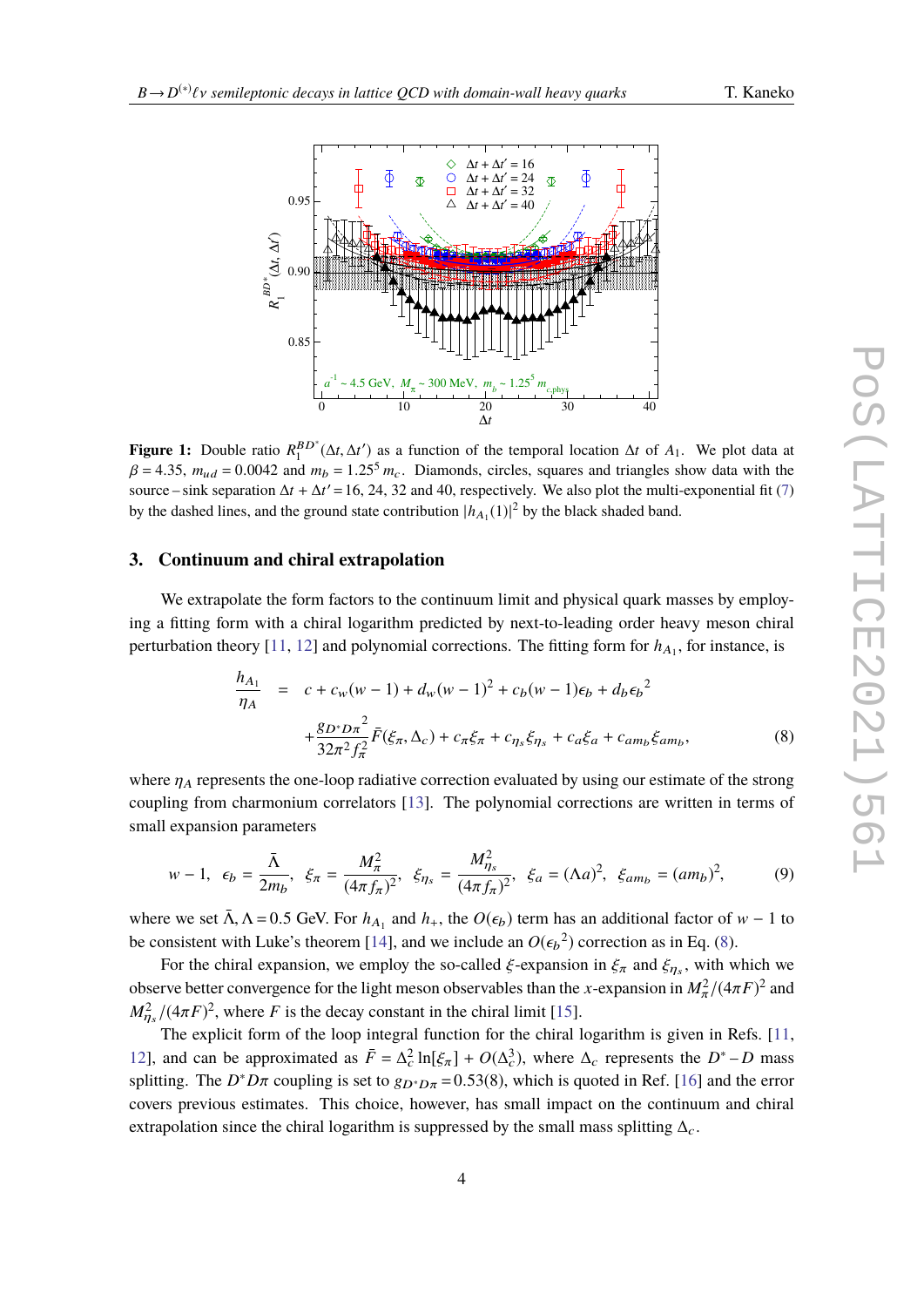<span id="page-4-0"></span>

**Figure 2:**  $B \to D^* \ell \nu$  form factors,  $h_{A_1}$  (top-left),  $h_{A_2}$  (top-right),  $h_{A_3}$  (bottom-left) and  $h_V$  (bottom-right) as a function of w. In all panels, we plot data at  $a^{-1} = 2.5$ , 3.6 and 4.5 GeV by the black, blue and red<br>symbols, respectively. The open pels sheded, filled dark sheded symbols show data at  $M = 500,400,300$ symbols, respectively. The open, pale shaded, filled, dark shaded symbols show data at  $M_\pi \sim 500$ , 400, 300 and 230 MeV, whereas symbols with different shapes are data with different values of *m*b. We plot the form factors extrapolated to the continuum limit and physical quark masses by the green bands, and their statistical (total) uncertainty is shown by the dark (pale) bands. We also plot the previous estimates of  $h_{A_1}(1)$  [\[16,](#page-8-1) [17\]](#page-8-2), which is shifted in the horizontal direction for clarity.

In Fig. [2,](#page-4-0) we plot the  $B \to D^* \ell \nu$  form factors at simulation points and those extrapolated to the<br>inverse limit and physical quark masses. With our choice of the expansion permeters (0), all continuum limit and physical quark masses. With our choice of the expansion parameters [\(9\)](#page-3-2), all coefficients  $c_{\{w,b,\pi,\eta_s,a,amp\}}$  and  $d_{\{w,b\}}$  turn out to be  $O(1)$  or smaller. The figure suggests that the form factors mildly depend on *a* and quark masses. Consequently, the fitting form [\(8\)](#page-3-1) describes our data well with  $\chi^2$ /d.o.f ∼0.2, and many coefficients are consistent with zero. We also note that our recept to the consistent with the register with the consistent with  $\chi^2$  /d.o.f and  $\chi^2$  /d.o.f and  $\chi^2$  /d.o.f result for  $h_{A_1}(1)$  is in reasonable agreement with the previous estimates by Fermilab/MILC [\[16\]](#page-8-1) and HPQCD [\[17\]](#page-8-2).

We estimate the following systematic errors, and plot them in Fig. [3.](#page-5-0)

- **Covariance matrix** : With our statistics, the covariance matrix has exceptionally small eigenvalues. We test the singular value decomposition cut as well as the shrinkage method [\[18\]](#page-8-3), and the change of the form factors is taken as a systematic uncertainty.
- **Chiral expansion** : We test the *x*-expansion instead of the  $\xi$ -expansion.
- **Multiplicative form** : We test the following multiplicative fitting form in order to take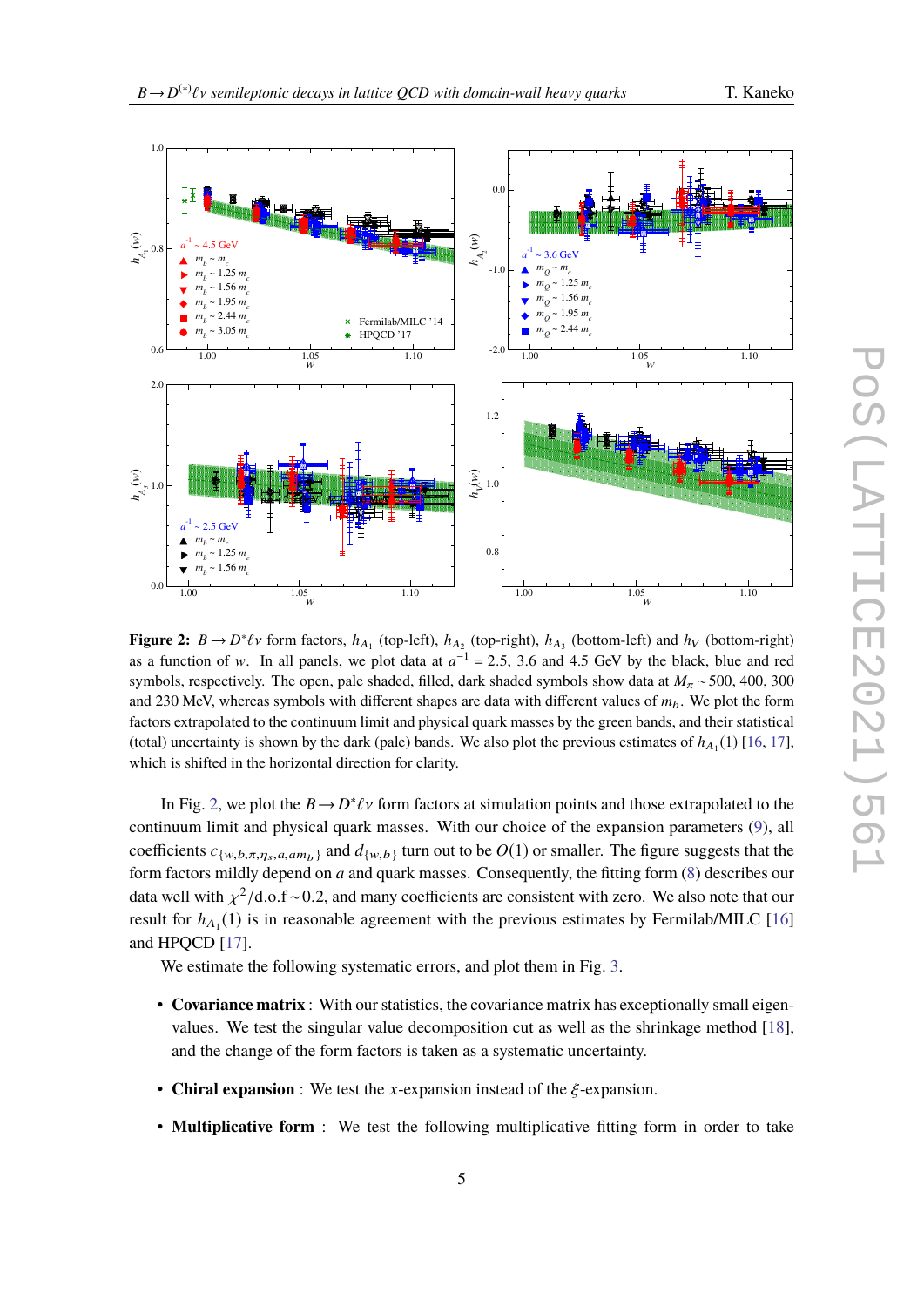<span id="page-5-0"></span>

**Figure 3:** Uncertainties of  $h_{A_1}(w)$  in the continuum limit and at physical quark masses. We plot the statistical (black thick solid line) and total systematic (black thick dashed line) errors, and the breakdown of the latter (other lines) as a function of  $w$ .

account of possible cross terms,

$$
\frac{h_{A_1}}{\eta_A} = c - 1 + \left(1 + c_w(w - 1) + d_w(w - 1)^2\right) \left(1 + c_b(w - 1)\epsilon_b + d_b \epsilon_b^2\right) \times \left(1 + \frac{g_D * D\pi^2}{32\pi^2 f_\pi^2} \bar{F} + c_\pi \xi_\pi\right) \left(1 + c_{\eta_s} \xi_{\eta_s}\right) \left(1 + c_a \xi_a\right) \left(1 + c_{am_b} \xi_{am_b}\right).
$$
 (10)

- **Inputs** : We repeat the fit with *a* and  $g_{D^*D\pi}$  shifted by their uncertainty.
- **Strong isospin breaking** : We shift the input  $M_{\pi}$  to fix  $m_{ud}$  by a relative difference  $2|(M_{\pi^0}-M_{\pi^0})|(M_{\pi^0}-M_{\pi^0})$  to take account of the uncertainty due to strong isospin breaking. We  $(M_{\pi^{\pm}})/((M_{\pi^0} + M_{\pi^{\pm}}))$  to take account of the uncertainty due to strong isospin breaking. We carry out a similar analysis for  $M_{\eta_b}$  to fix  $m_b$ .
- **Polynomial correction** : In order to estimate the systematic uncertainty due to the choice of the polynomial correction in Eq. [\(8\)](#page-3-1), we repeat the fit by adding a higher order term or removing a poorly-determined term.
- **FVEs** : The form factor data at  $a^{-1} = 2.453$  GeV,  $M_{\pi} = 226$  MeV is replaced by those each plattice  $223 \times 64$  to estimate FVEs calculated on a smaller lattice  $32<sup>3</sup> \times 64$  to estimate FVEs.

As seen in Fig. [3,](#page-5-0) each systematic error of  $h_{A_1}$  is suppressed well below the statistical error of  $1 - 2\%$ . Other form factors have larger and more dominant statistical errors. With the exception of  $h_V$ , where the discretization error is 5% and the statistical error is 3%, all other systematic errors for each of the form factors are suppressed such that they are similar or smaller than their corresponding statistical uncertainties.

Based on the continuum and chiral extrapolation, we can generate synthetic data of the form factors. A model independent parametrization of them and comparison with the previous study [\[10\]](#page-7-9) are in progress [\[19\]](#page-8-4).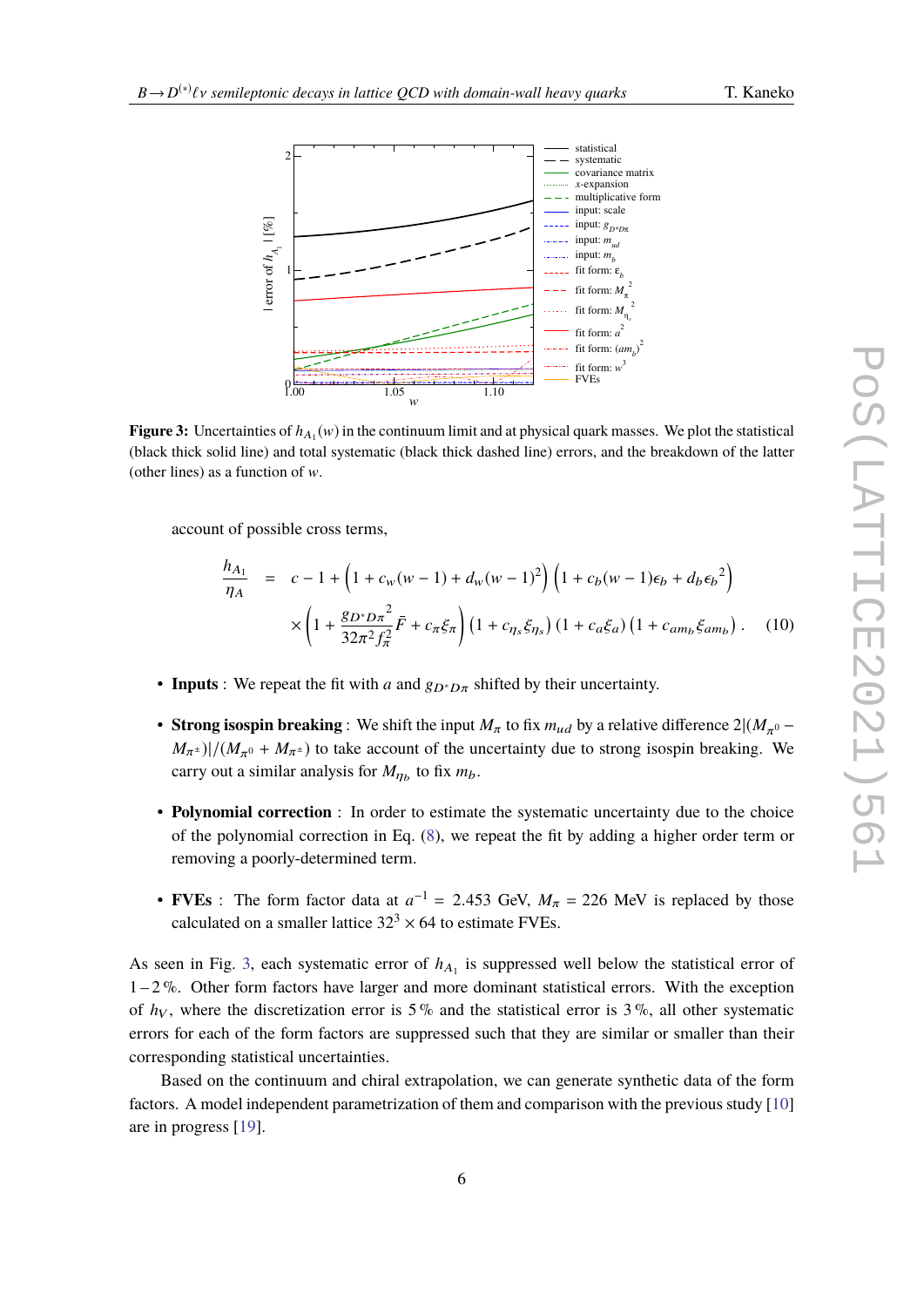<span id="page-6-0"></span>

**Figure 4:** Tensor form factor for  $B \to D\ell v$  decay normalized at  $w = 1$ . Our result extrapolated to the continuum limit and physics quark masses is plotted by the green dashed line with the dark and pale green bands representing the statistical and total uncertainties, respectively. We also plot phenomenological estimates in Refs. [\[21,](#page-8-5) [22\]](#page-8-6).

# **4. Form factor beyond the SM**

One of the the so-called B physics anomalies has been reported for the decay rate ratio to measure the lepton flavor universality violation  $R(D^{(*)}) = \Gamma(B \to D^{(*)}\tau \nu)/\Gamma(B \to D^{(*)}\ell \nu)$  ( $\ell = e, \mu$ ), which currently poses a 3  $\sigma$  tension between the SM and experiment. In order to interpret such a hint based on new physics models, lattice QCD is expected to provide form factors beyond the SM, namely those for the (pseudo-)scalar and tensor interactions.

Figure [4](#page-6-0) shows our preliminary results for the  $B \rightarrow D\ell \nu$  tensor form factor  $h_T$  defined by

$$
\sqrt{M_B M_D}^{-1} \langle D(p') | \bar{c} \sigma_{\mu \nu} b | B(p) \rangle = i h_T(w) (v'_{\mu} v_{\nu} - v'_{\nu} v_{\mu}). \tag{11}
$$

We use a correlator ratio

$$
R_T^{BD}(\Delta t, \Delta t'; \mathbf{0}, \mathbf{p}) = \frac{C_{T_{k4}}^{BD}(\Delta t, \Delta t'; \mathbf{0}, \mathbf{p}) C^D(\Delta t'; \mathbf{0})}{C_{V_4}^{BD}(\Delta t, \Delta t'; \mathbf{0}, \mathbf{0}) C^D(\Delta t'; \mathbf{p})} \xrightarrow{\Delta t, \Delta t' \to \infty} \frac{v_k}{2} \frac{h_T(w)}{h_+(1)},
$$
(12)

where  $C^D$  represents the *D* meson two-point function, and  $h_+(1)$  is calculated from Eq. [\(5\)](#page-2-1). In contrast to the calculation of the SM form factors, renormalization factors do not cancel in the ratio  $R_T^{BD}$ . A non-perturbative renormalization based on the Borel transformation of the hadronic vacuum polarization function is in progress [\[20\]](#page-8-7). In the following, we consider  $h<sub>T</sub>(w)$  normalized at  $w=1$  so that renormalization factor cancels.

We observe that the tensor form factor mildly depends on the lattice spacing and quark masses, and carry out the continuum and chiral extrapolation by using a fitting form similar to Eq. [\(8\)](#page-3-1). Figure [4](#page-6-0) shows  $h_T(w)/h_T(1)$  in the continuum limit and at physical quark masses. The preliminary result has 10 % statistical and 10 % systematic errors, and is consistent with previous phenomenological estimates [\[21,](#page-8-5) [22\]](#page-8-6).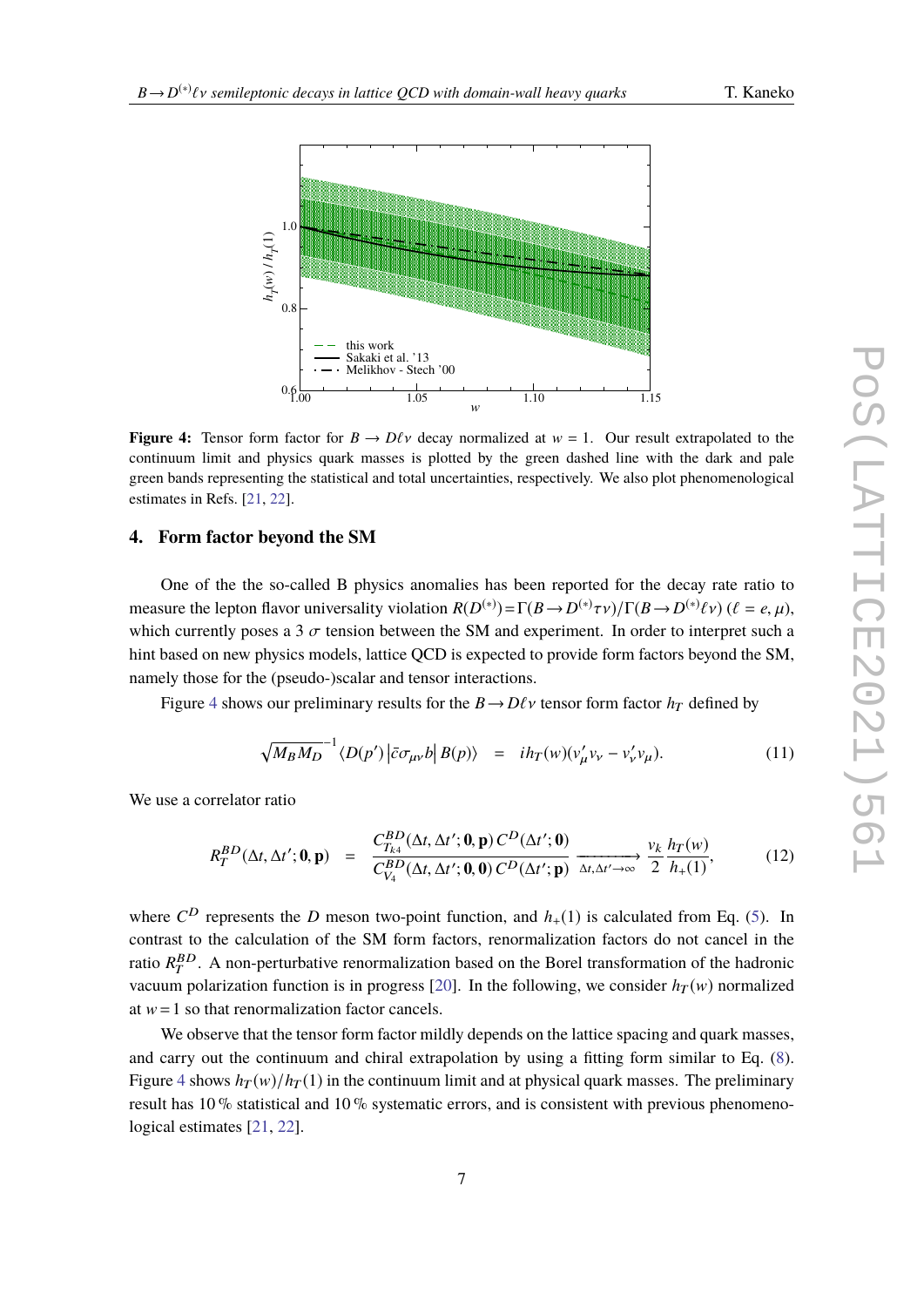# **5. Summary**

In this article, we report on our study of the  $B \to D^{(*)}\ell \nu$  form factors at non-zero recoil in lattice<br>(*x*) with domain well begun quarks. The SM form factors do not need avaliations are mediation QCD with domain-wall heavy quarks. The SM form factors do not need explicit renormalization thanks to chiral symmetry. The mild dependence of the form factors on simulation parameters brings the continuum and chiral extrapolation under reasonable control. As a result, the axial form factor  $h_{A_1}$  is determined with an accuracy of  $\lesssim 2\%$  in the simulation region of w. Our study is being extended to form factors beyond the SM, and we are calculating the  $B \to D\ell v$  tensor form factor. Implications of our results on the determination of  $|V_{cb}|$  and new physics searches are under investigation.

This work used computational resources of supercomputer Fugaku provided by the RIKEN Center for Computational Science and Oakforest-PACS provided by JCAHPC through the HPCI System Research Projects (Project ID: hp180132, hp190118 and hp210146) and Multidisciplinary Cooperative Research Program in CCS, University of Tsukuba (Project ID: xg18i016). This work is supported in part by JSPS KAKENHI Grant Numbers 18H03710 and 21H01085 and by the Toshiko Yuasa France Japan Particle Physics Laboratory (TYL-FJPPL project FLAV\_03).

### **References**

- <span id="page-7-0"></span>[1] Y. Amhis *et al.* (Heavy Flavor Averaging Group), Eur. Phys. J. C 81 (2021) 226.
- <span id="page-7-1"></span>[2] A. Crivellin and S. Pokorski, Phys. Rev. Lett. 114 (2015) 011802.
- <span id="page-7-2"></span>[3] R.C. Brower, H. Neff and K. Orginos, Nucl. Phys. (Proc.Suppl.) 140 (2005) 686.
- <span id="page-7-3"></span>[4] T. Kaneko *et al.* (JLQCD Collaboration), PoS (LATTICE 2013) 125.
- <span id="page-7-4"></span>[5] B. Colquhoun et al. (JLQCD Collaboration), PoS (LATTICE2019) 143.
- <span id="page-7-5"></span>[6] S. Mächler *et al.*, PoS (LATTICE2021) 512 in these proceedings; S. Hashimoto *et al.*, PoS (LATTICE2021) 534 in these proceedings.
- <span id="page-7-6"></span>[7] P. Boyle *et al.* (RBC/UKQCD and JLQCD Collaborations), PoS (LATTICE2021) 224 in these proceedings.
- <span id="page-7-7"></span>[8] S. Hashimoto *et al.*, Phys. Rev. D61 (1999) 014502.
- <span id="page-7-8"></span>[9] T. Kaneko *et al.* (JLQCD Collaboration), PoS (LATTICE2018) 311.
- <span id="page-7-9"></span>[10] A. Bazavov *et al.* (Fermilab and MILC Collaboration), arXiv:2105.14019 [hep-lat].
- <span id="page-7-10"></span>[11] L. Randall and M.B. Wise, Phys. Lett. B303 (1993) 135.
- <span id="page-7-11"></span>[12] M.J. Savage, Phys. Rev. D65 (2002) 034014.
- <span id="page-7-12"></span>[13] K. Nakayama, B. Fahy and S. Hashimoto, Phys. Rev. D94 (2016) 054507
- <span id="page-7-13"></span>[14] M.E. Luke, Phys. Lett. B252 (1990) 447.